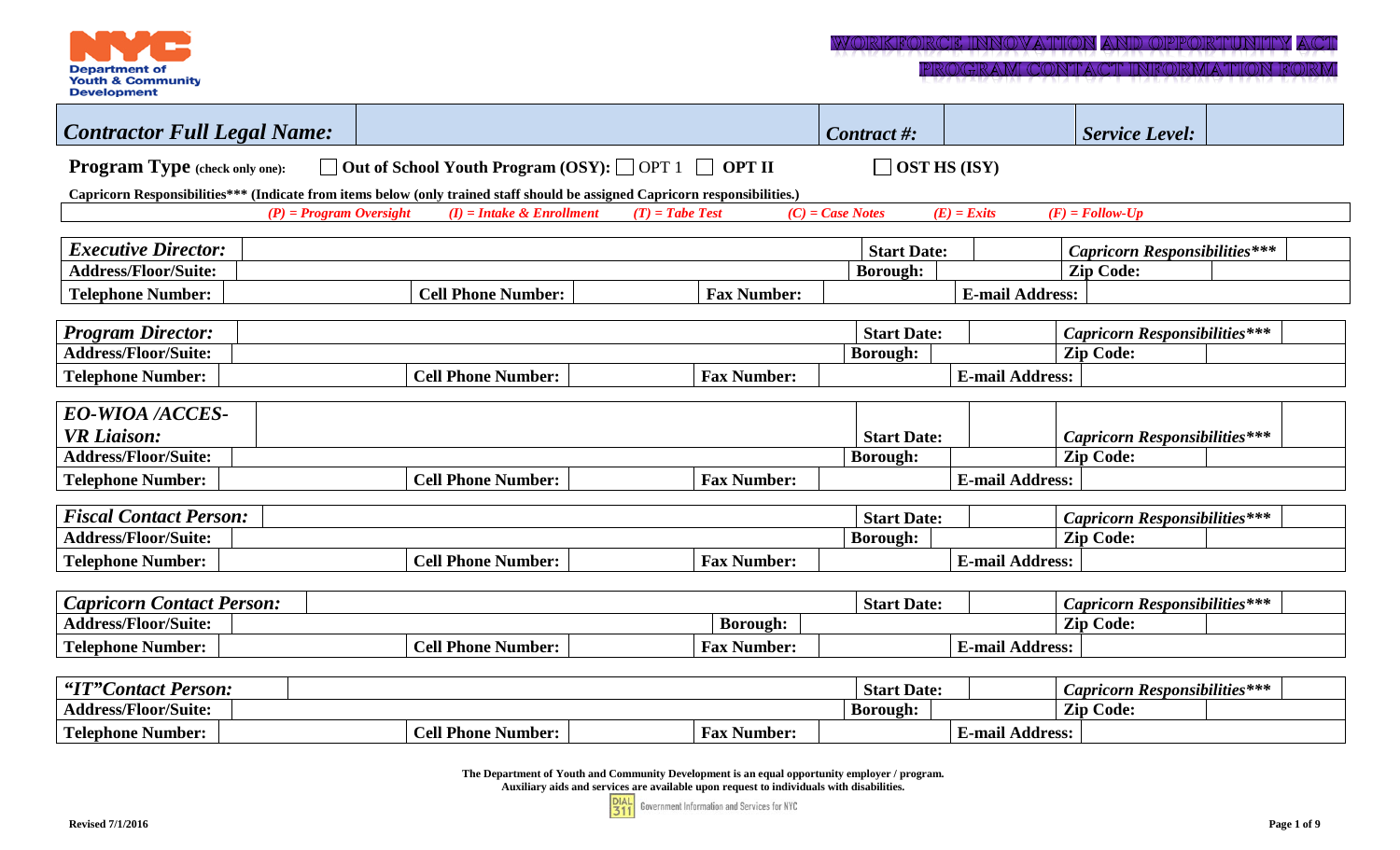

### Administrative Site Information

| <b>Contact Person:</b>                             |                                                                                      |                                    | <b>Start Date:</b> |                        | <b>Capricorn Responsibilities***</b>            |  |
|----------------------------------------------------|--------------------------------------------------------------------------------------|------------------------------------|--------------------|------------------------|-------------------------------------------------|--|
| <b>Address/Floor/Suite:</b>                        |                                                                                      |                                    | <b>Borough:</b>    |                        | <b>Zip Code:</b>                                |  |
| <b>Telephone Number:</b>                           | <b>Cell Phone Number:</b>                                                            | <b>Fax Number:</b>                 |                    | <b>E-mail Address:</b> |                                                 |  |
| <b>Indicate the Closest Train and/or Bus Line:</b> |                                                                                      |                                    |                    |                        |                                                 |  |
| <b>List cross streets:</b>                         |                                                                                      |                                    |                    |                        |                                                 |  |
| <b>Is location ADA accessible?</b>                 | $\left  \right $ $\left  \right $ $\left  \right $ $\left  \right $ $\left  \right $ | Is this a NYC Public School?       |                    |                        | $\overline{\phantom{a}}$ No<br>Yes <sub>1</sub> |  |
|                                                    |                                                                                      | If so, specify name:               |                    |                        |                                                 |  |
| Are "Employee Files" located here?                 | No<br>$\bf Yes$                                                                      | Are "Customer Files" located here? |                    |                        | Yes<br>N <sub>0</sub>                           |  |

### **Staff authorized to sign Contracts, Amendments & Budget Modifications**

| <b>Last Name</b> | <b>First Name</b> | <b>Title</b> | <b>Telephone</b><br>Number/Ext. | <b>E-Mail Address</b> | <b>Paid or Volunteer</b> * | <b>Start Date</b> | <i>Capricorn</i><br><i>Responsibilities</i> *** |
|------------------|-------------------|--------------|---------------------------------|-----------------------|----------------------------|-------------------|-------------------------------------------------|
|                  |                   |              |                                 |                       |                            |                   |                                                 |
|                  |                   |              |                                 |                       |                            |                   |                                                 |
|                  |                   |              |                                 |                       |                            |                   |                                                 |

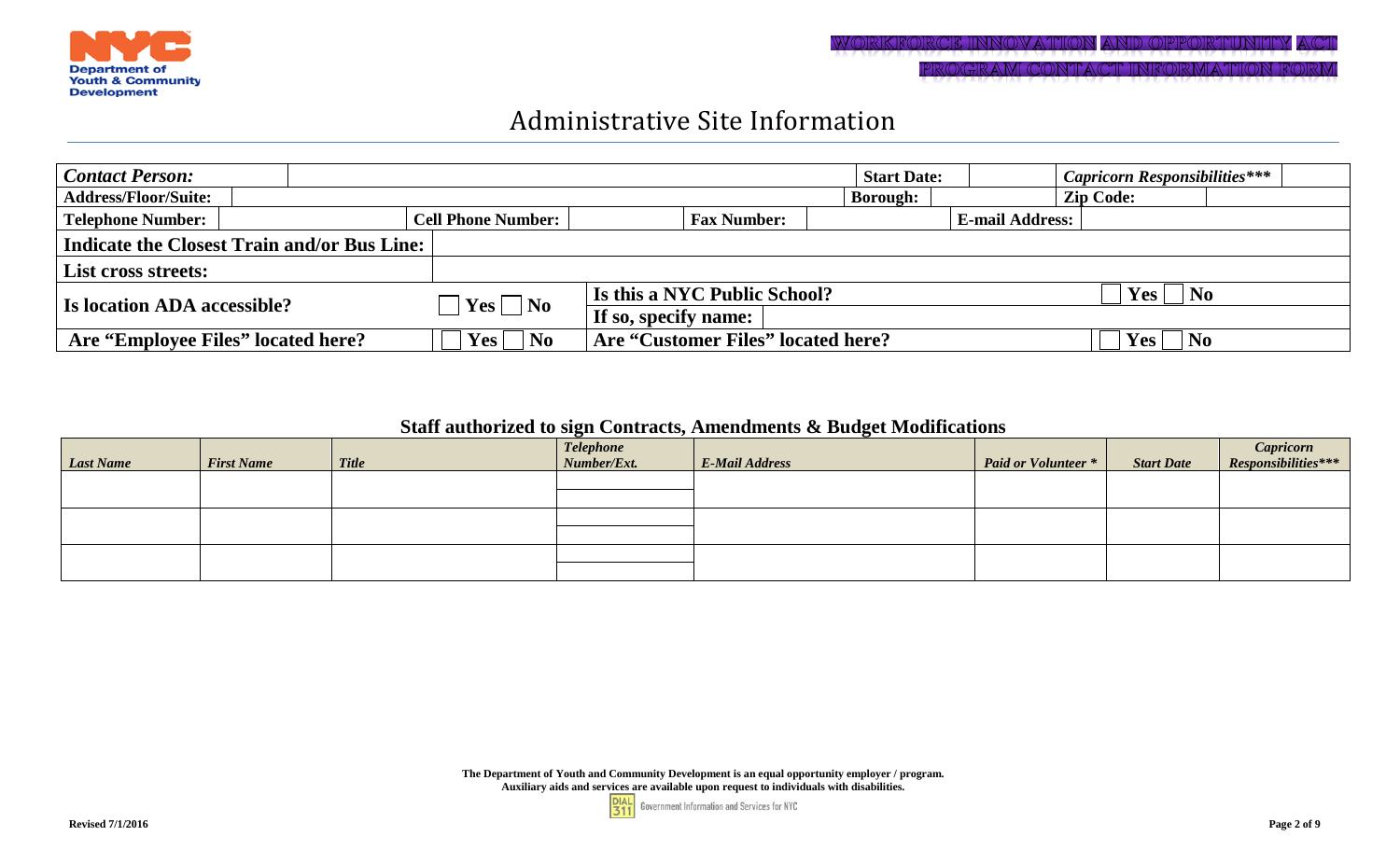

## Program Site #1 Information

### *(If you have multiple sites please complete additional sheets)*

Note: "If the program site is located in a school, please indicate the name of the School."

| <b>Contact Person:</b>                      |                           |                                    | <b>Start Date:</b> |                        | <b>Capricorn Responsibilities***</b>              |  |  |  |  |
|---------------------------------------------|---------------------------|------------------------------------|--------------------|------------------------|---------------------------------------------------|--|--|--|--|
| <b>Address/Floor/Suite:</b>                 |                           |                                    | <b>Borough:</b>    |                        | <b>Zip Code:</b>                                  |  |  |  |  |
| <b>Telephone Number:</b>                    | <b>Cell Phone Number:</b> | <b>Fax Number:</b>                 |                    | <b>E-mail Address:</b> |                                                   |  |  |  |  |
| Indicate the Closest Train and/or Bus Line: |                           |                                    |                    |                        |                                                   |  |  |  |  |
| List cross streets:                         |                           |                                    |                    |                        |                                                   |  |  |  |  |
| <b>Program Hours of Operation:</b>          |                           |                                    |                    |                        |                                                   |  |  |  |  |
| <b>Is location ADA accessible?</b>          | $\mid$ Yes $\Box$ No      | Is this a NYC Public School?       |                    |                        | $Yes \mid \neg No$                                |  |  |  |  |
|                                             |                           | If so, specify name:               |                    |                        |                                                   |  |  |  |  |
| Are "Employee Files" located here?          | $Yes \mid \neg No$        | Are "Customer Files" located here? |                    |                        | $\overline{\phantom{a}}$ No<br>$\bf Yes$ $\vdash$ |  |  |  |  |

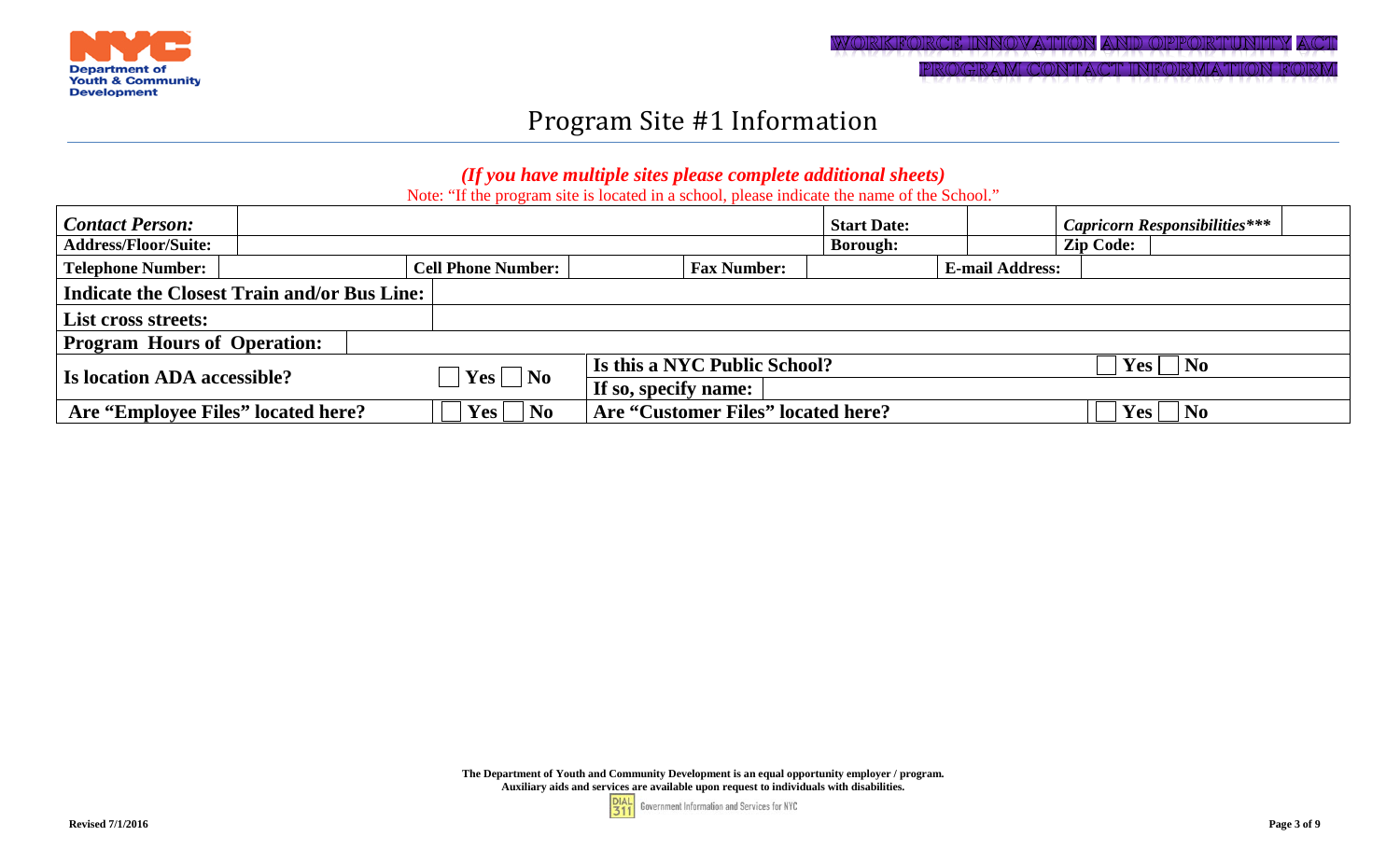

### *(If you have more staff, complete or insert additional sheets)*

### **\*(This list must be consistent with PBMFR. Staff is defined as all persons whether paid or volunteer engaged by contractor to provide program services at the facility.)**

### **Note: Please place an asterisk (\*\*) next to the individual(s) who you would like to be copied on all program correspondence.**

| (P) = Program Oversight (I) = Intake & Enrollment (T) = Tabe Test (C) = Case Notes (E) = Exits (F) = Follow-Up |
|----------------------------------------------------------------------------------------------------------------|
|----------------------------------------------------------------------------------------------------------------|

| <b>Last Name</b> | <b>First Name</b> | <b>Title</b>                   | <b>Telephone</b><br>Number/Ext. | <b>E-Mail Address</b> | <b>Full/Part</b><br><b>Time</b> | <b>Paid or</b><br>Volunteer* | <b>Start Date</b> | $\begin{array}{c} \textit{Capricorn} \\ \textit{Responsibilities} \\ \texttt{***} \end{array}$ |
|------------------|-------------------|--------------------------------|---------------------------------|-----------------------|---------------------------------|------------------------------|-------------------|------------------------------------------------------------------------------------------------|
|                  |                   |                                |                                 |                       |                                 |                              |                   |                                                                                                |
|                  |                   | <b>Program Director</b>        |                                 |                       |                                 |                              |                   |                                                                                                |
|                  |                   |                                |                                 |                       |                                 |                              |                   |                                                                                                |
|                  |                   | <b>Case Manager/Counselor</b>  |                                 |                       |                                 |                              |                   |                                                                                                |
|                  |                   | <b>Career /Job Development</b> |                                 |                       |                                 |                              |                   |                                                                                                |
|                  |                   | <b>Specialist</b>              |                                 |                       |                                 |                              |                   |                                                                                                |
|                  |                   |                                |                                 |                       |                                 |                              |                   |                                                                                                |
|                  |                   | <b>Education Specialist</b>    |                                 |                       |                                 |                              |                   |                                                                                                |
|                  |                   |                                |                                 |                       |                                 |                              |                   |                                                                                                |
|                  |                   |                                |                                 |                       |                                 |                              |                   |                                                                                                |
|                  |                   |                                |                                 |                       |                                 |                              |                   |                                                                                                |
|                  |                   |                                |                                 |                       |                                 |                              |                   |                                                                                                |
|                  |                   |                                |                                 |                       |                                 |                              |                   |                                                                                                |
|                  |                   |                                |                                 |                       |                                 |                              |                   |                                                                                                |
|                  |                   |                                |                                 |                       |                                 |                              |                   |                                                                                                |
|                  |                   |                                |                                 |                       |                                 |                              |                   |                                                                                                |

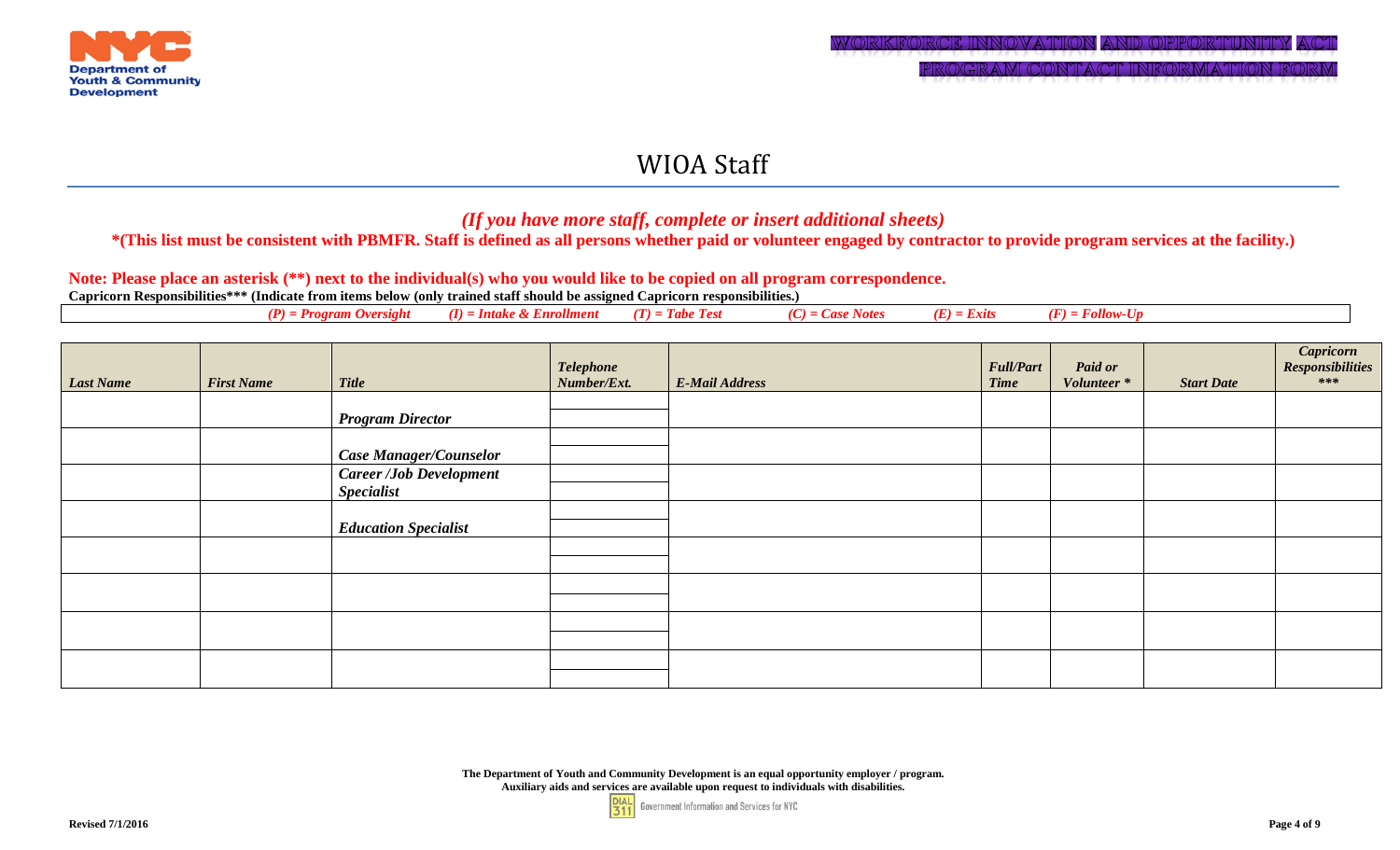

### *(If you have more staff, complete or insert additional sheets)*

**\*(This list must be consistent with PBMFR. Staff is defined as all persons whether paid or volunteer engaged by contractor to provide program services at the facility.)**

#### **Note: Please place an asterisk (\*\*) next to the individual(s) who you would like to be copied on all program correspondence.**

| (E)<br>$(\mathbf{p})$<br>n.,<br>$\cdots$<br>$\sim$ $\sim$ $\sim$<br>. <i>am Oversight</i><br><i><b>Tabe Test</b></i><br>= Exits<br>I H.<br>`'Imeni<br>10.<br><br>vıe.<br>, , ,<br>$\boldsymbol{\mu}$ |
|------------------------------------------------------------------------------------------------------------------------------------------------------------------------------------------------------|
|------------------------------------------------------------------------------------------------------------------------------------------------------------------------------------------------------|

| <b>Last Name</b> | <b>First Name</b> | <b>Title</b> | Telephone<br>Number/Ext. | E-Mail Address | <b>Full/Part</b><br><b>Time</b> | <b>Paid or</b><br>Volunteer* | <b>Start Date</b> | Capricorn<br>Responsibilities<br>*** |
|------------------|-------------------|--------------|--------------------------|----------------|---------------------------------|------------------------------|-------------------|--------------------------------------|
|                  |                   |              |                          |                |                                 |                              |                   |                                      |
|                  |                   |              |                          |                |                                 |                              |                   |                                      |
|                  |                   |              |                          |                |                                 |                              |                   |                                      |
|                  |                   |              |                          |                |                                 |                              |                   |                                      |
|                  |                   |              |                          |                |                                 |                              |                   |                                      |
|                  |                   |              |                          |                |                                 |                              |                   |                                      |
|                  |                   |              |                          |                |                                 |                              |                   |                                      |
|                  |                   |              |                          |                |                                 |                              |                   |                                      |
|                  |                   |              |                          |                |                                 |                              |                   |                                      |

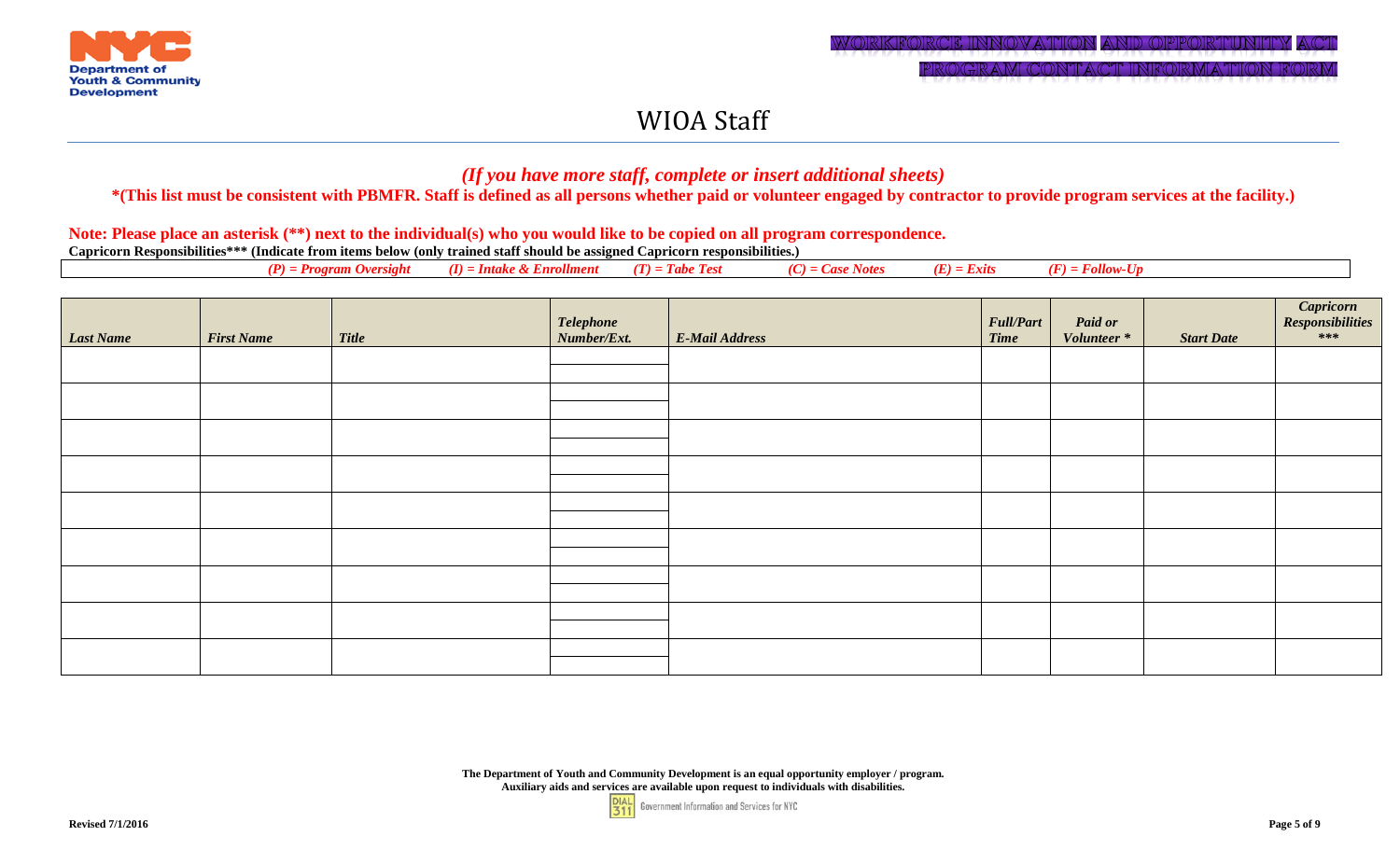

## Program Site #2 Information

### *(If you have multiple sites please complete additional sheets)*

Note: "If the program site is located in a school, please indicate the name of the School."

| <b>Contact Person:</b>             |                                                    |                                |                              |                                    | <b>Start Date:</b> |                        | <b>Capricorn Responsibilities</b> *** |  |
|------------------------------------|----------------------------------------------------|--------------------------------|------------------------------|------------------------------------|--------------------|------------------------|---------------------------------------|--|
| <b>Address/Floor/Suite:</b>        |                                                    |                                |                              |                                    | <b>Borough:</b>    |                        | <b>Zip Code:</b>                      |  |
| Telephone Number:                  |                                                    | <b>Cell Phone Number:</b>      |                              | <b>Fax Number:</b>                 |                    | <b>E-mail Address:</b> |                                       |  |
|                                    | <b>Indicate the Closest Train and/or Bus Line:</b> |                                |                              |                                    |                    |                        |                                       |  |
| <b>List cross streets:</b>         |                                                    |                                |                              |                                    |                    |                        |                                       |  |
| <b>Program Hours of Operation:</b> |                                                    |                                |                              |                                    |                    |                        |                                       |  |
| <b>Is location ADA accessible?</b> |                                                    | $\top$ Yes $\Box$ No           | Is this a NYC Public School? |                                    |                    |                        | $Yes \mid \neg No$                    |  |
|                                    |                                                    |                                |                              | If so, specify name:               |                    |                        |                                       |  |
| Are "Employee Files" located here? |                                                    | $\overline{\mathbf{N}}$<br>Yes |                              | Are "Customer Files" located here? |                    |                        | Yes  <br>  No                         |  |

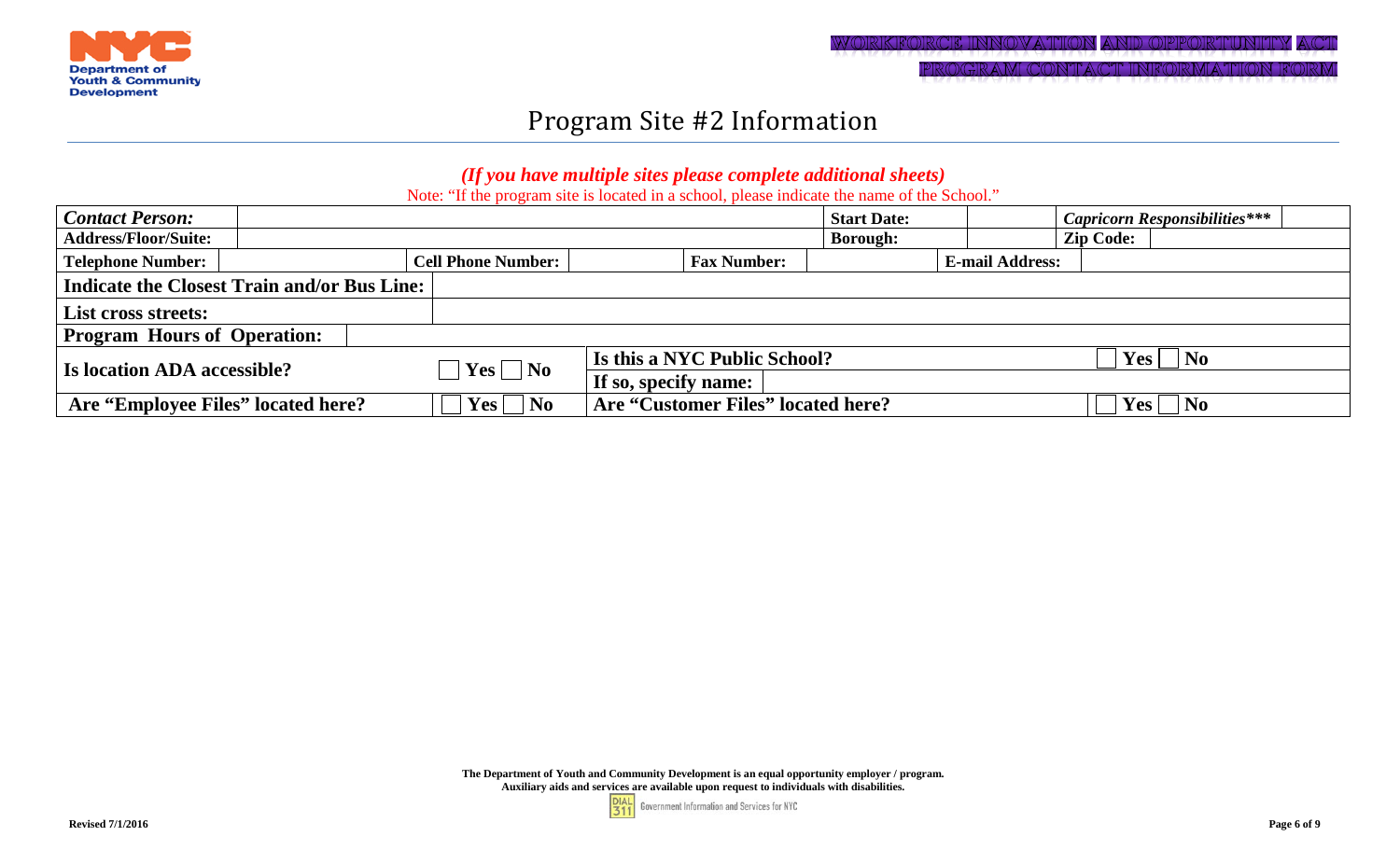

### *(If you have more staff, complete or insert additional sheets)*

**\*(This list must be consistent with PBMFR. Staff is defined as all persons whether paid or volunteer engaged by contractor to provide program services at the facility.)** 

#### **Note: Please place an asterisk (\*\*) next to the individual(s) who you would like to be copied on all program correspondence.**

| Æ)<br>. .<br><br>.<br>Votes<br>$_{I}$<br>מיני<br>тюли<br>- LXUS<br>,,,,,,,,,<br>a inizi<br>meni<br>$^{\prime}$ 1 e.<br>,,,,,,<br>1 VWV<br>--- - - - - |  |
|-------------------------------------------------------------------------------------------------------------------------------------------------------|--|
|-------------------------------------------------------------------------------------------------------------------------------------------------------|--|

| Last Name | <b>First Name</b> | <b>Title</b>                                        | <b>Telephone</b><br>Number/Ext. | <b>E-Mail Address</b> | <b>Full/Part</b><br><b>Time</b> | <b>Paid or</b><br>Volunteer* | <b>Start Date</b> | <i>Capricorn</i><br><i>Responsibilities</i><br>*** |
|-----------|-------------------|-----------------------------------------------------|---------------------------------|-----------------------|---------------------------------|------------------------------|-------------------|----------------------------------------------------|
|           |                   | <b>Program Director</b>                             |                                 |                       |                                 |                              |                   |                                                    |
|           |                   | <b>Case Manager/Counselor</b>                       |                                 |                       |                                 |                              |                   |                                                    |
|           |                   | <b>Career /Job Development</b><br><b>Specialist</b> |                                 |                       |                                 |                              |                   |                                                    |
|           |                   | <b>Education Specialist</b>                         |                                 |                       |                                 |                              |                   |                                                    |
|           |                   |                                                     |                                 |                       |                                 |                              |                   |                                                    |
|           |                   |                                                     |                                 |                       |                                 |                              |                   |                                                    |
|           |                   |                                                     |                                 |                       |                                 |                              |                   |                                                    |
|           |                   |                                                     |                                 |                       |                                 |                              |                   |                                                    |
|           |                   |                                                     |                                 |                       |                                 |                              |                   |                                                    |

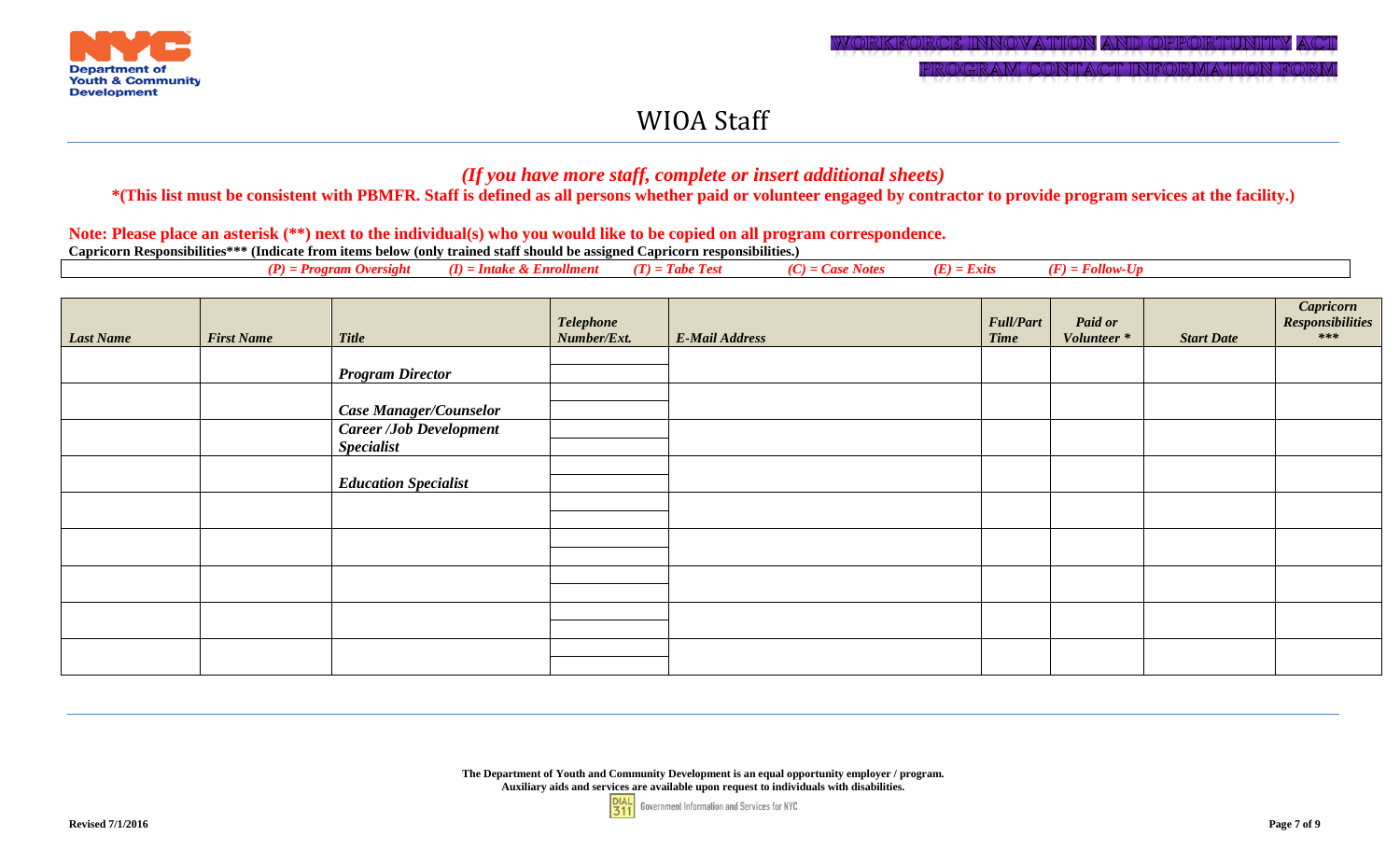

### *(If you have more staff, complete or insert additional sheets)*

**\*(This list must be consistent with PBMFR. Staff is defined as all persons whether paid or volunteer engaged by contractor to provide program services at the facility.)**

#### **Note: Please place an asterisk (\*\*) next to the individual(s) who you would like to be copied on all program correspondence.**

| <b>Last Name</b> | <b>First Name</b> | <b>Title</b> | Telephone<br>Number/Ext. | <b>E-Mail Address</b> | <b>Full/Part</b><br><b>Time</b> | <b>Paid or</b><br>Volunteer* | <b>Start Date</b> | $\begin{array}{c} \textit{Capricorn} \\ \textit{Responsibilities} \\ \texttt{***} \end{array}$ |
|------------------|-------------------|--------------|--------------------------|-----------------------|---------------------------------|------------------------------|-------------------|------------------------------------------------------------------------------------------------|
|                  |                   |              |                          |                       |                                 |                              |                   |                                                                                                |
|                  |                   |              |                          |                       |                                 |                              |                   |                                                                                                |
|                  |                   |              |                          |                       |                                 |                              |                   |                                                                                                |
|                  |                   |              |                          |                       |                                 |                              |                   |                                                                                                |
|                  |                   |              |                          |                       |                                 |                              |                   |                                                                                                |
|                  |                   |              |                          |                       |                                 |                              |                   |                                                                                                |
|                  |                   |              |                          |                       |                                 |                              |                   |                                                                                                |
|                  |                   |              |                          |                       |                                 |                              |                   |                                                                                                |
|                  |                   |              |                          |                       |                                 |                              |                   |                                                                                                |